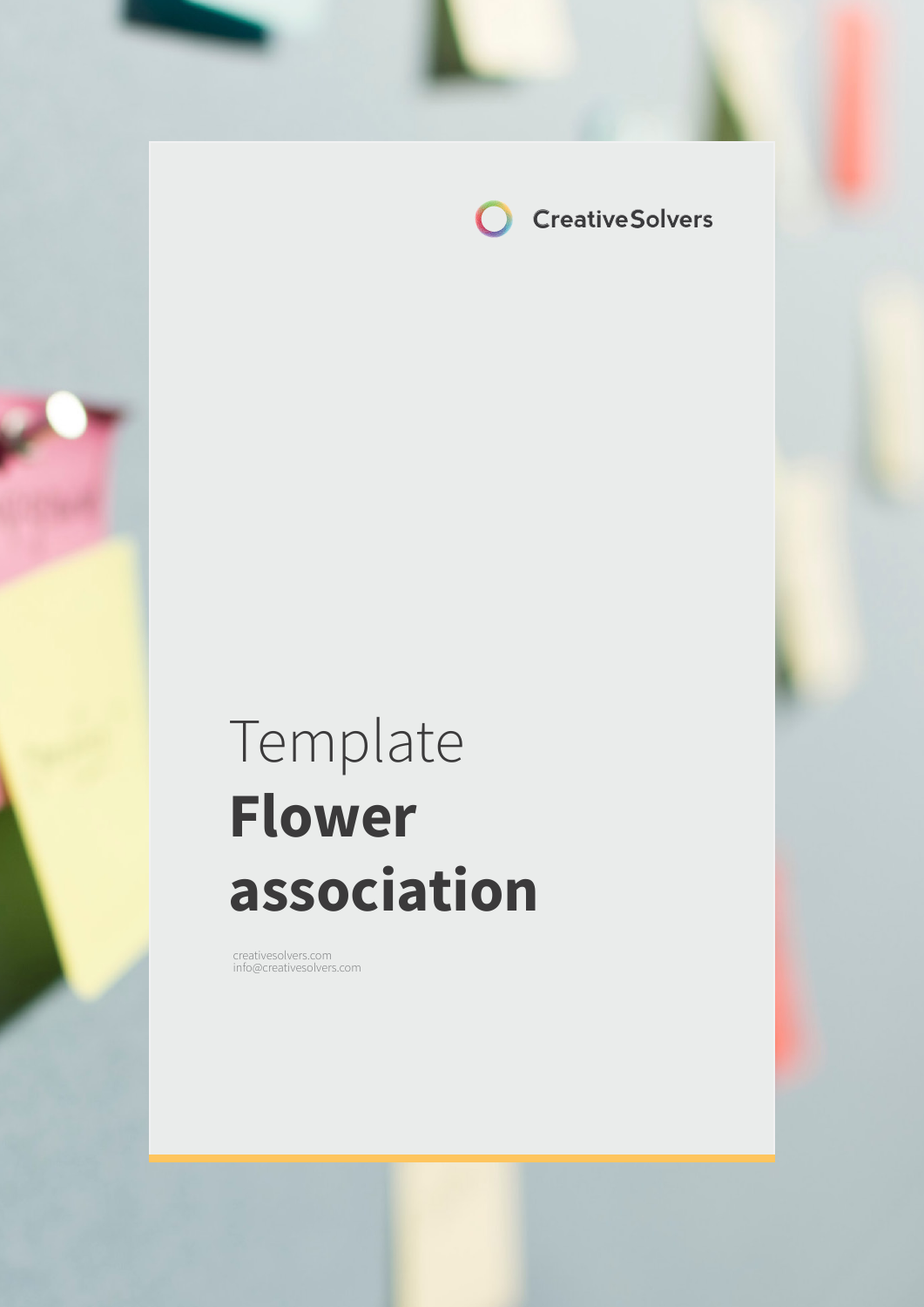# Generating ideas through **association**



### **INTRODUCTION FLOWER ASSOCIATION**

The flower association is one of the many creative techniques out there for generating ideas. It is one of the few creative techniques that can be applied to any problem. The flower association is a useful brainstorming technique, which is slightly more difficult than other techniques. It allows the group to distance themselves from the problem. With this technique, the HMW question (How Might We ...) works towards a word that has nothing to do with the question and the problem. So that new ideas arise from there.

Creative techniques ensure that a problem is considered outside a fixed thinking pattern. By using a creative technique, a problem can be viewed differently for which solutions are devised. In this way they provide new creative ideas.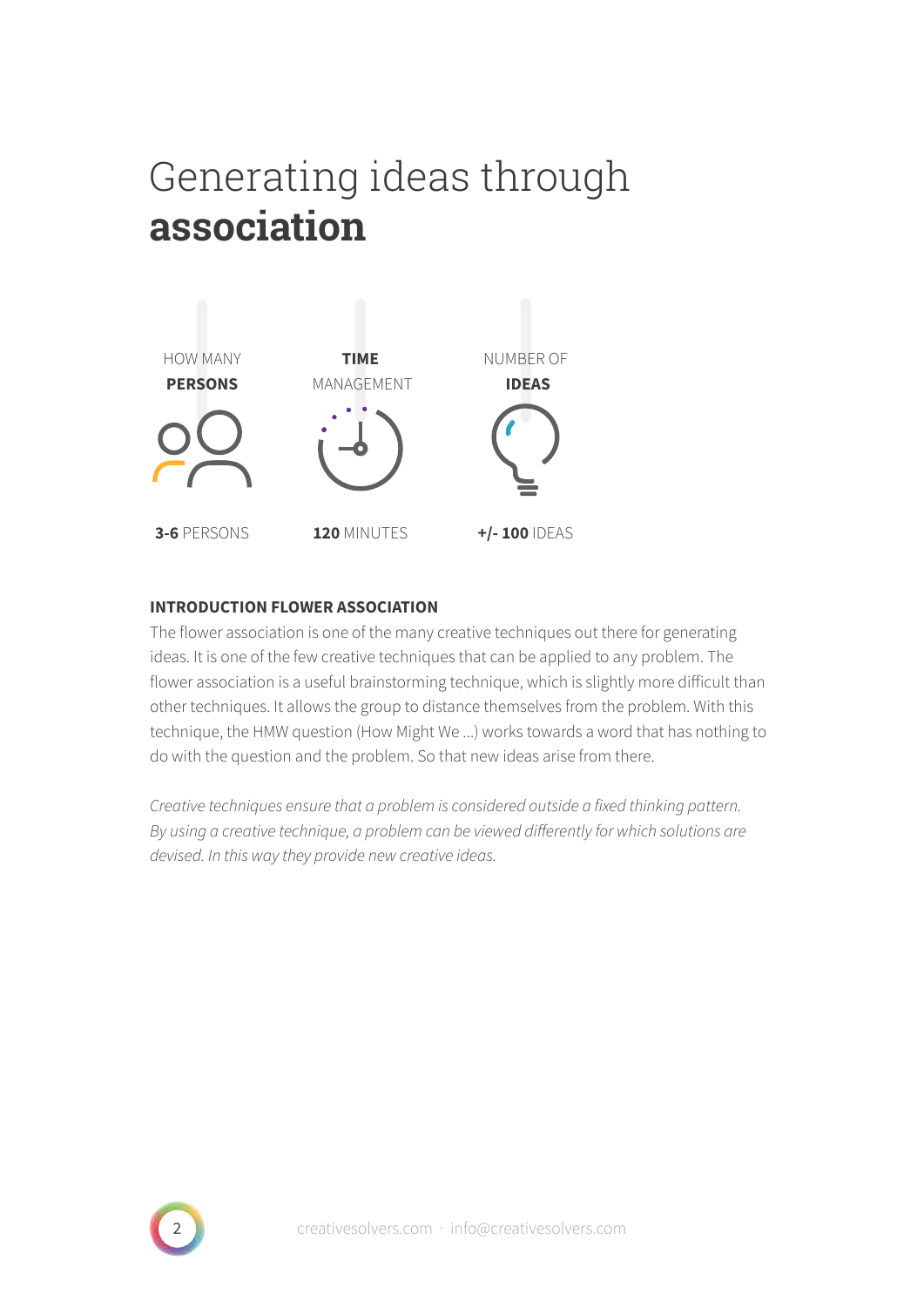# **Executing** the Method

### ∩ HMW-question

Create a group of at least 3 people for this brainstorming session. Formulate the problem together in a problem question according to the HMW principle. Write the question on a flip chart or a large sheet of paper (minimum A3 format).

#### $\bigcap$ Keyword

Provide a second flap-over / large sheet of paper (minimum A3 format). Choose the keyword from the problem question together. Put this word in the middle of the paper.

## Associate

All participants come up with and name all possible associations with the word from the problem question. Separate the associations as petals around the word.

## Continue associating

Then the words in the first petals are used as a starting point for making new associations around the words from the first petals and associate. Place the associations above the corresponding words. Do this as long as the group is willing and able to make new associations. You can also choose to choose a word from the first petals and make new associations on this word alone. To do this, take a new sheet of paper and place the chosen word in the middle, associate again. Choose a word from that, place on a new sheet and associate again etc.

#### $\bigcap$ Come up with solutions

Then choose one word that is far from the problem question and has little to do with concepts from the HMW question. Place the chosen word in the HMW question. The chosen word serves as inspiration for new solutions and provides new ideas in answer to the problem question. Write down all ideas on post-its and place them under the HMW question.

#### ∩ Generate Ideas

If necessary, take other words from the flower association that are far from the problem question. Place these in the problem question and generate as many ideas as possible. Do this until few new ideas emerge from the group. Write down all new ideas on post-its and also place these under the HMW question.